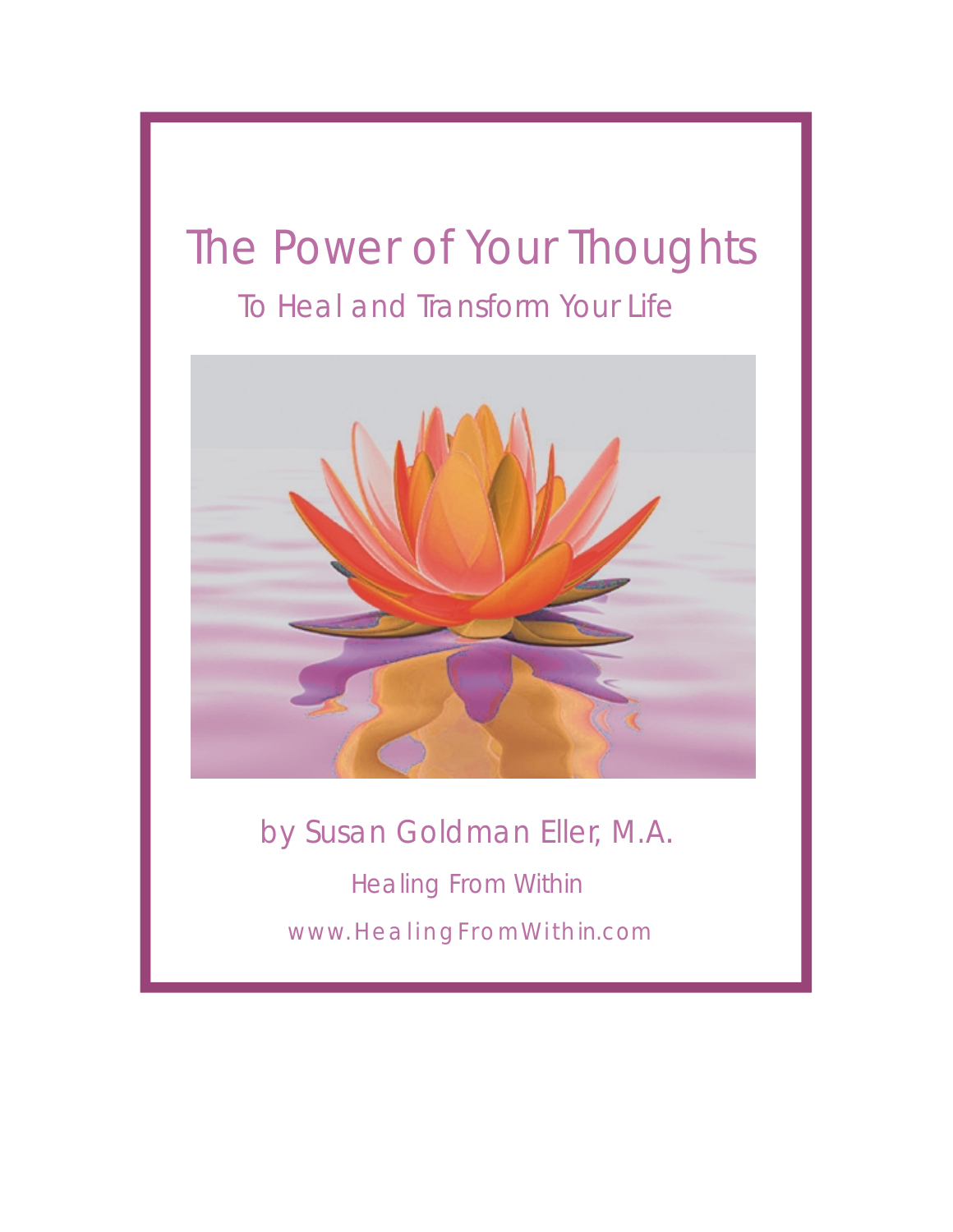#### **Healing From Within: Self–Empowerment Series** www.healingfromwithin.com

# **The Power of Your Thoughts To Heal and Transform Your Life**

Susan Eller, M.A., RMT

#### **Your Thoughts Are Powerful**

What thoughts dominate your life? Do you ever stop to notice? Most people are unaware of the impact their thinking has on their lives. However your thoughts directly affect your mood and self-esteem. Here's a little experiment. The next time you feel sad, angry, or anxious for no apparent reason, take a moment to observe what you were just thinking and jot it down. It could be quite a revelation!

How you think and feel also affects your body. Your thoughts have a powerful influence on your mental, emotional and physical health. For example, if you are in the habit of entertaining self-critical, pessimistic thoughts, you may find that your body becomes tense from that stress. This can lower your immune system.

## **How Your Thoughts Affect Your Health**

The relationship between your thoughts, emotions, and your immune system can be explained in physiological terms. According to Dr. Christiane Northrup in her book, *Healing Toxic Emotions*, when you think a thought or feel a feeling, it communicates itself to every cell in your body by way of small protein molecule messengers called neuropeptides.

Neuropeptides, also known as neurotransmitters, are the chemicals produced by the brain to communicate with every cell in your body. Hormones, which function like neurotransmitters, also involve communication among the cells.

The hormonal level of your body fluctuates according to your emotional state. How you perceive stress has a dramatic effect on the production of immune molecules in the bloodstream as well as certain immune cells via messages from the hypothalamus, the control center of the brain.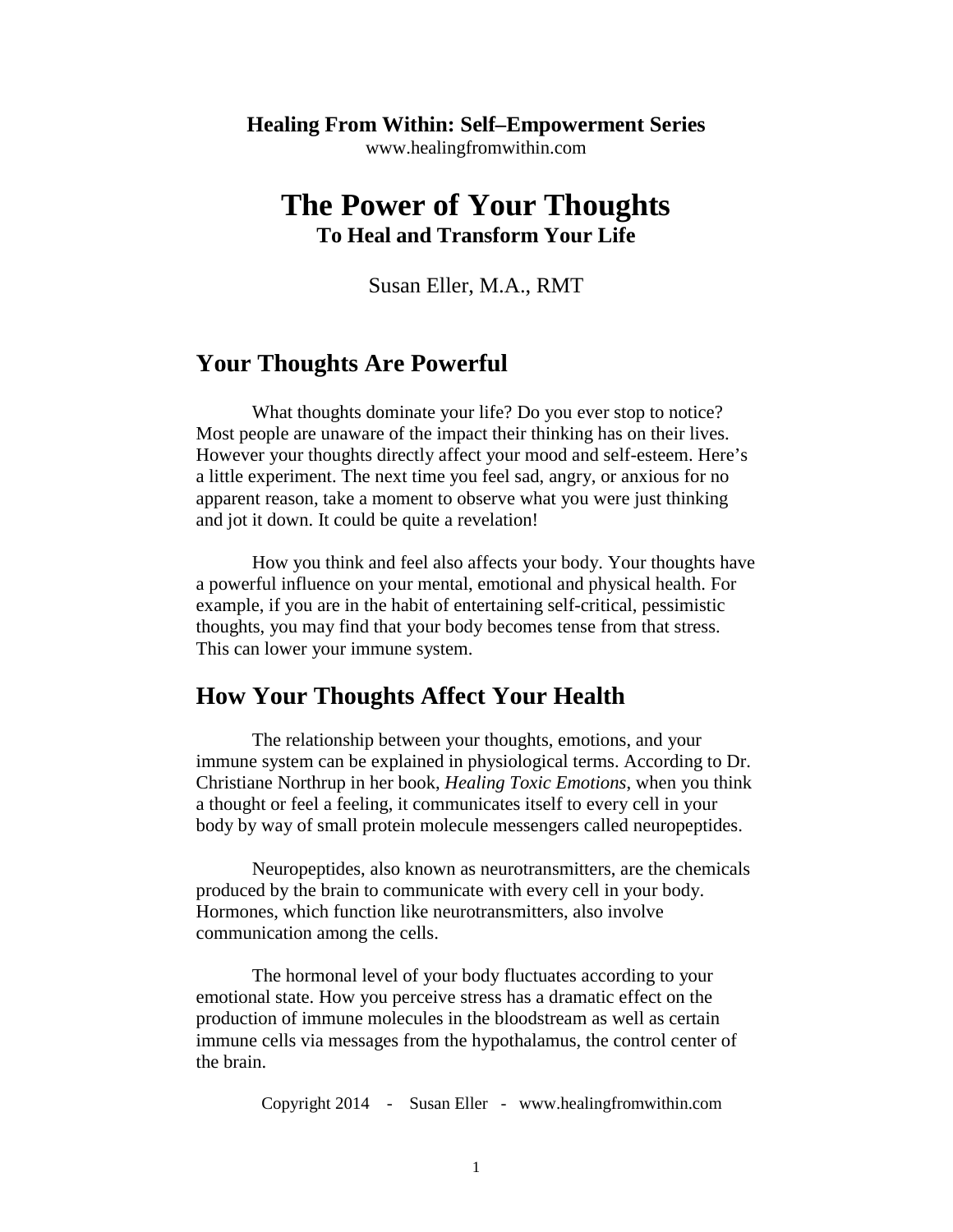Both positive as well as negative thoughts affect your immune system. Positive thoughts and feelings cause your neurotransmitters to move your immune system towards health and balance. However, a predominance of negative thinking taxes your immune system throwing it out of balance.

#### **You Have The Power To Change Negative Thinking**

Fortunately you can learn to shift your negative thinking tendencies. As humans these tendencies have become part of our conditioning starting at childhood. It took many years for your thinking process and beliefs to develop. Therefore it's important to be kind and gentle with yourself as you begin to change the way you think. The following are some suggestions to get you started.

**First: When you catch yourself thinking negatively, acknowledge yourself for the awareness.** When you notice a negative thought, tell yourself, "I choose not to believe that anymore." This may take patience at first because your tendency will be to believe the negative thought. You will need to remind yourself that the negative thought is not true, that it only seems true because it is familiar.

**Second: Learn to balance your inner critic with selfacknowledgement and encouragement**. Realize that self-criticism discourages optimum behavior. You don't like it when other people criticize you. Your spirit and emotions thrive on encouragement. Learn to speak kindly to yourself.

**Third: Replace any negative self-talk with affirmations.** An affirmation is a positive statement declared in the present tense. For example, "Everything is working out for my highest good". Or "It's safe for me to express myself"

Best selling author, Louise Hay says that everything we think is an affirmation. Our self-talk is a stream of affirmations. Therefore, we want to focus on and choose positive thoughts or affirmations.

I will be discussing affirmations more in depth a little later in this report.

### **Your Thoughts Shape Your Destiny**

The power of thought cannot be underestimated. It affects your attitude about life. And your attitude about life affects your mental, emotional, physical, and even financial health.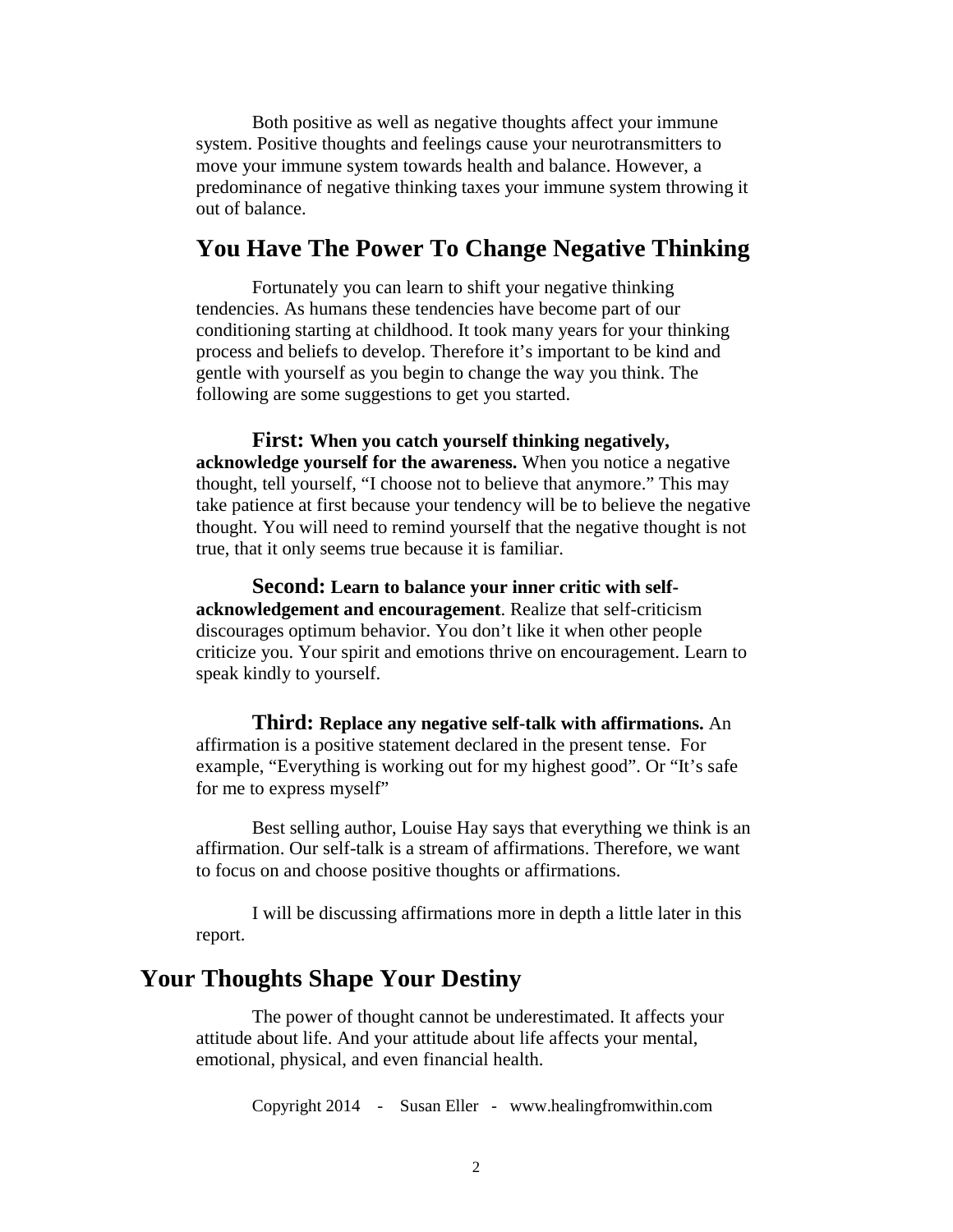Begin to direct your thoughts in a positive way. Whether you realize it or not your thoughts shape your destiny.

You project your thoughts all the time. However, most of the time it is done in an unconscious habitual way. The following quote is a simple, yet profound example of how your thoughts affect your life and destiny.

*Watch your thoughts; they become words. Watch your words; they become actions. Watch your actions; they become habits. Watch your habits; they become character. Watch your character; it becomes your destiny. –Frank Outlaw*

# **Use the Power of Your Mind to Create What You Want**

You have innate abilities that can be developed to create and attract what you want. The following are four ways you can use the power of your mind constructively – Intention, Visualization, Affirmations and Appreciation.

**Intention:** Use the power of your mind to focus on what you want. Set an intention each morning for the day ahead. When getting into your car, set an intention for safe, easy and timely travel. Set your intention throughout the day and focus on how you would like each part of your day to unfold. You will find that your day and experiences will flow more smoothly.

**Visualization:** This is the process of using the power of your mind to imagine positive change, optimum health, and the highest manifestation of your dreams. It uses your imagination to form a mental picture or image. You use your imagination all the time when you daydream.

For example, take a moment to think of your kitchen. Imagine what it looks like - the walls, the floors, the cabinets, the sink, the stove and so on. As you think about your kitchen you would be forming an image of what it looks like. You would be using your imagination and the process of visualization.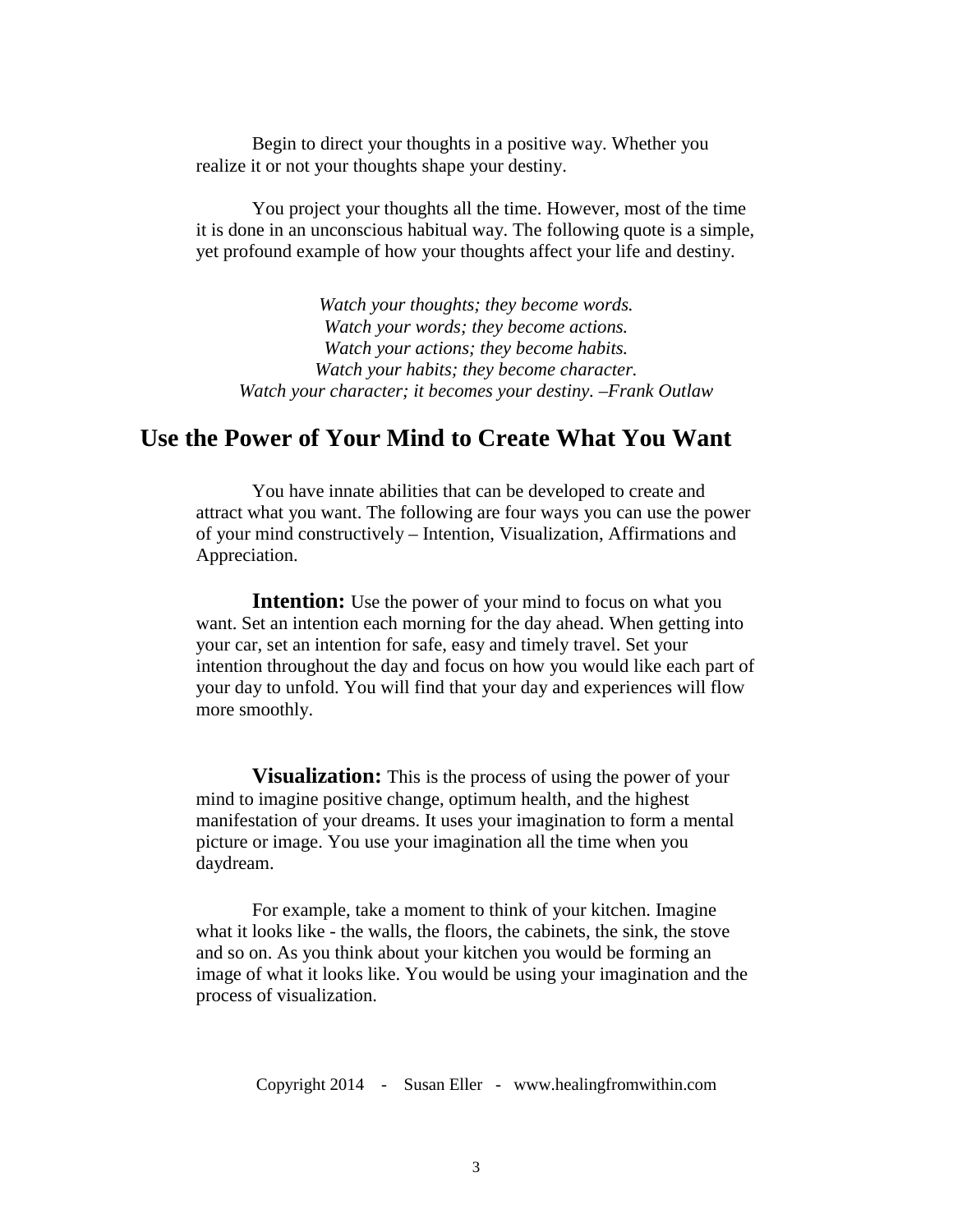You can use visualization to imagine what it would be like, feel like, and look like for you to have reached a desired goal. Visualization is a powerful tool that can help you heal and improve many areas of your life including your thinking.

**Affirmations:** I have already mentioned affirmations but will expand on it here because it is perhaps one of the most direct ways of adjusting your thought process. Our words along with our thoughts have a powerful influence over our emotions and our lives. Repeating an affirmation on a regular basis affects changes at a deep subconscious level.

As I stated earlier an affirmation is a positive statement declared in the present tense. It is stated with conviction as if what you are saying already exists and is true. An example would be, "I now have my ideal job with a sustainable income and flexible hours." Saying that makes a statement. You are stating in good faith that what you desire is already manifest.

However, you do not want to say something like, " I want a good job with a sustainable income". There is no force and faith behind that statement. Wishing is not as effective. You want to affirm that something already exists for you. By doing this you convince your subconscious that it is a reality.

You also do not want to phrase your statement in the future tense by stating something like; "I will get just the job I want." This will only keep what you desire in the future.

Some people have a difficult time declaring affirmations because they think it feels like they are pretending. However, the only reason your negative thoughts feel true is because they are familiar. It is probably easier for you to say, "I can't get what I want" rather than to state; "Everything I need comes to me easily and effortlessly."

In reality your affirmation is true. This is because it already exists on the mental plane in the Universal Mind. When you state an affirmation you manifest the visible from the invisible.

The Universal Mind is the life force also known as the field of unlimited potential. It is made of energy of which we are all a part including our thoughts.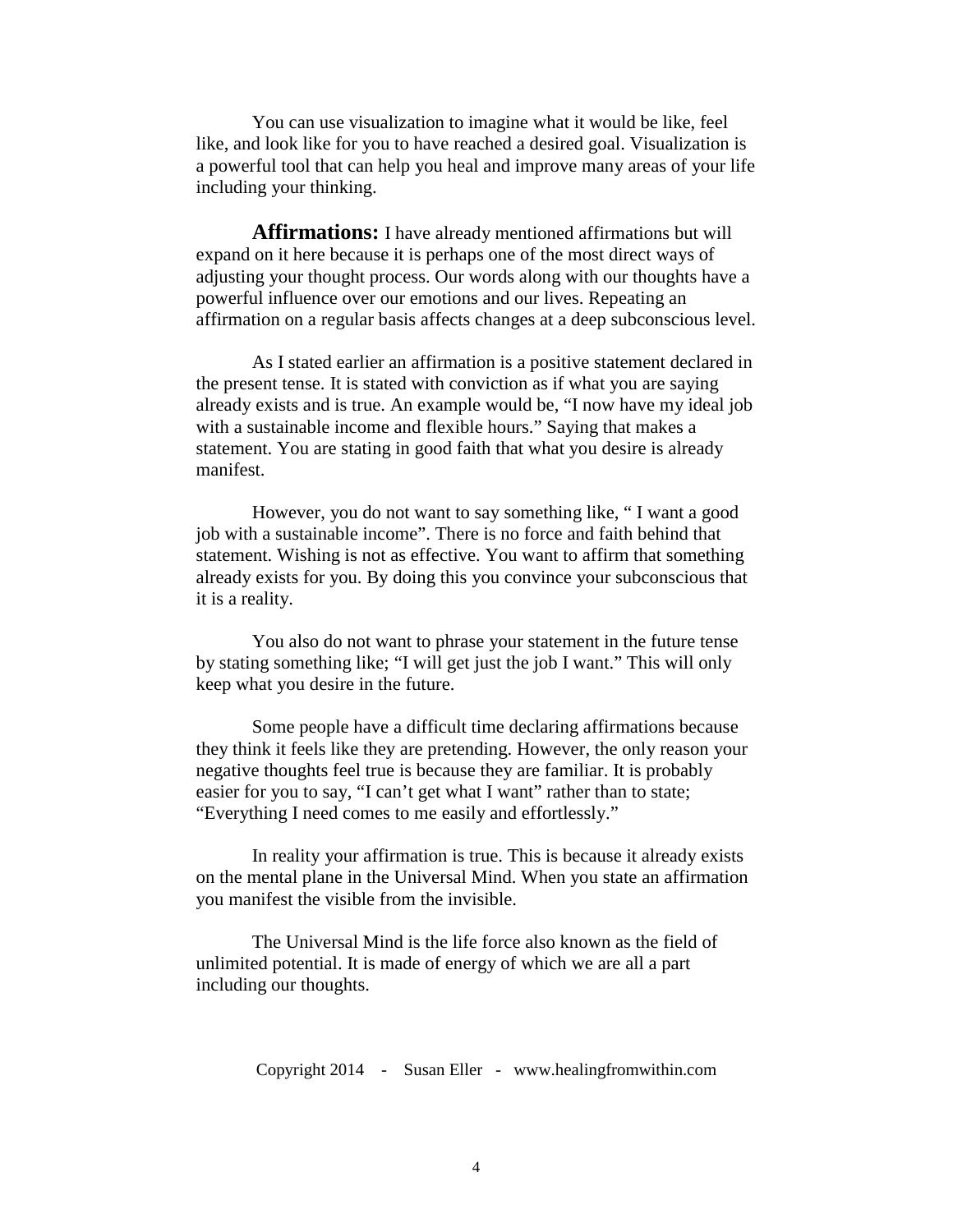To state an affirmation it is important to include the following attributes.

- 1. Always use the present tense and not the future. Example: "All my needs are met"
- 2. Use a positive statement. For example: "I now manifest just the right office for me at just the right location at just the right price."
- 3. Be sure and use complete conviction, feeling, intensity, and concentration. In other words don't say it in a mumbling, halfhearted way. State your affirmation with certainty.
- 4. Affirm perfection, the highest, abundance and increase. In other words don't limit your statement. An example of this would be, " I live an abundant life full of joy and fulfillment. There are unlimited possibilities available to me."

You can also record your affirmations in a journal. It is a good idea to date it. When you write out your affirmation I suggest you end it with the following statement from Shakti Gawain.

"This or something better now manifests for me in totally satisfying and harmonious ways for the highest good of all concerned. So Be It. So It Is."

Then say thank you and sign your name.

From time to time you can reread your affirmation and if it still states what you want you can then add the date at the bottom and state, " I re-affirm" and sign your name. If you need to make changes do so, then once again sign your name and add the date.

You can also sing your affirmations.

Louise Hay suggests looking at yourself in the mirror when you state them. Looking into a mirror reflects back to you your feelings about yourself. It shows you the areas that you need to change in order to raise your self-esteem and feel more joyous about life.

Sometimes affirmations may not produce immediate results. You could have subconscious resistance. There are some wonderful clearing tools for releasing energy blocks and subconscious resistance. A couple of tools that I recommend are EFT (Emotional Freedom Techniques) and the Work by Byron Katie. Please see my list of resources at the end of this report for web sites that provide information on these techniques.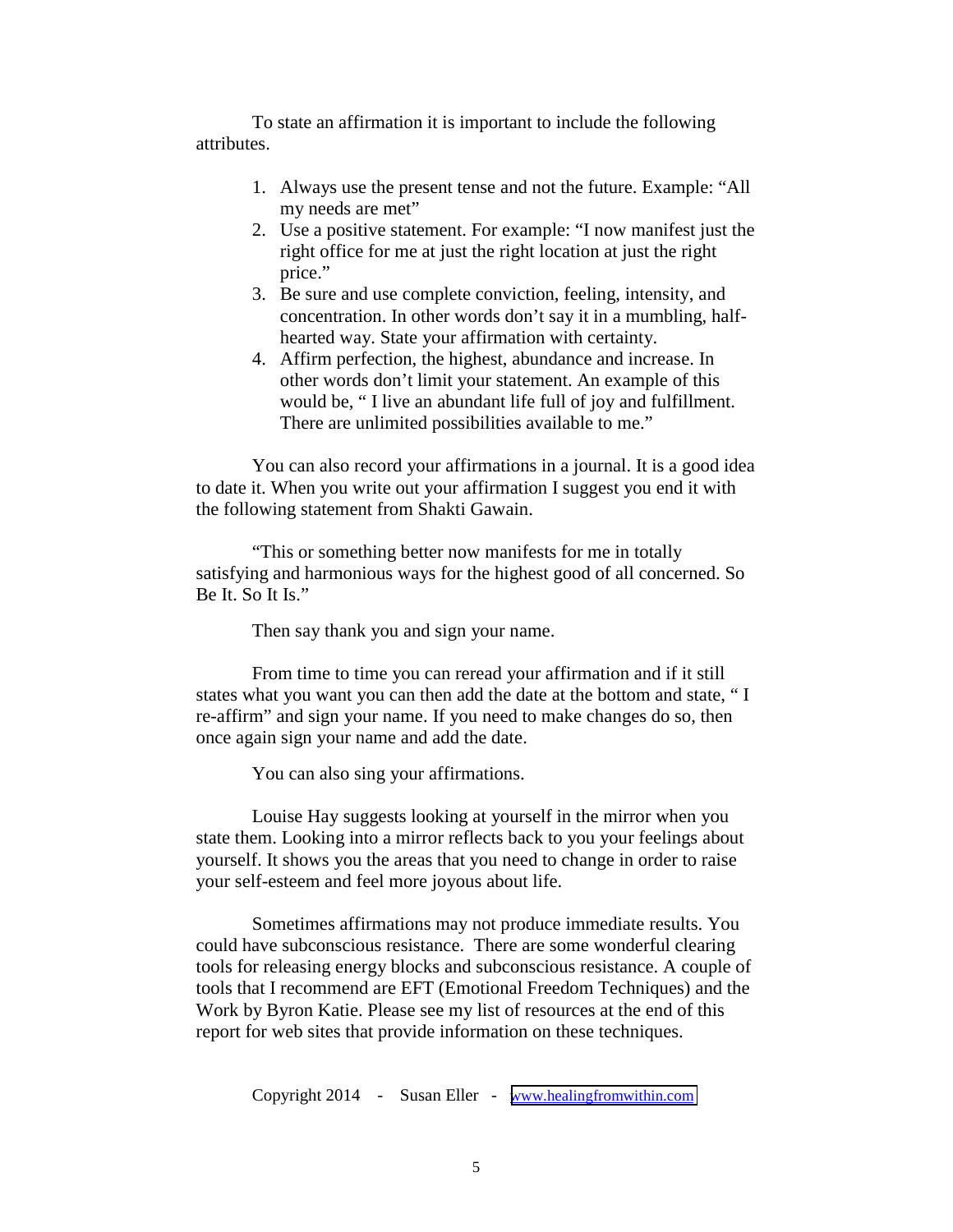Also, you limit your affirmations if after you state them you spend most of the day thinking negatively.

Finally, be aware that the universe may provide something even better than what you asked. Sometimes situations don't work out for a reason. My husband and I once spent months looking for an apartment in San Francisco. We had done everything right including our affirmations. We finally found the perfect place for us but it took us 3 months. This is because it had not been listed yet. But in the long run it was well worth the wait.

**Appreciation and Gratitude:** I used to think that appreciation and gratitude were the same. Recently I learned from Abraham-Hicks [\(www.abraham-hicks.com\)](http://www.abraham-hicks.com/) that there is a difference. Here is how I now experience these qualities.

**Appreciation** connects you to your heart. When you appreciate you see and feel the goodness in life. You see beauty. You feel love. You see with the eyes of Source. When you feel good you can not possibly be thinking negatively as they cannot exist together at the same time. You either feel good or not good. And how you feel depends on your thinking.

Take time throughout your day to appreciate the good in life. For example, appreciate a new day, appreciate a sunrise or sunset, appreciate hearing the birds, appreciate the goodness in others, appreciate good food and anything that brings you enjoyment. Being in a state of appreciation will help you to feel good and the better you feel the more you attract positive experiences into your life.

**Gratitude** involves feeling thankful for all the good in your life. True gratitude instills good feelings as well as appreciation. I have found that truly feeling grateful elevates my mood and immediately lifts my vibration. It focuses me on the positive and attracts more of the same.

There is much to be grateful for in life. It is of great benefit to give thanks for all the little things that contribute to your health, comfort, wellbeing and more. These include having a roof over your head, food to eat, clothes to wear, all of your senses including sight, smell, taste, touch and so forth.

Both appreciation and gratitude will lift your spirits and help you to focus on the positive. And, as Martha Stewart says, "That is a Good Thing."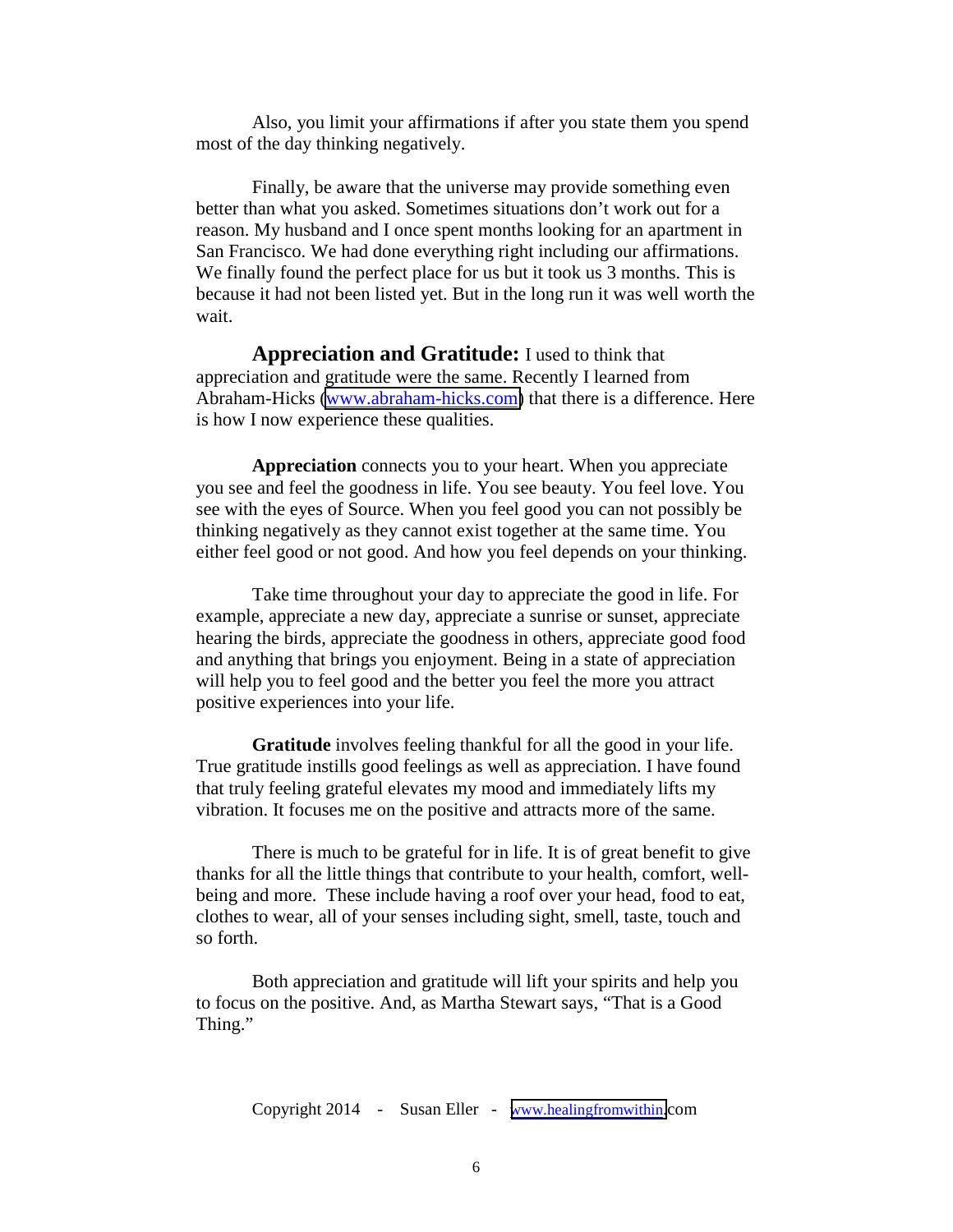### **Intend to Feel Good**

The best indicator of your thoughts is your feelings. Negative thoughts produce negative feelings and positive thoughts create positive feelings. You want to feel good. When you feel good your body responds in a positive way. Your outlook will be better as well. When you have a positive attitude about yourself and life you open the doors to positive experiences and prosperity of all kinds.

Your thoughts are powerful! They are like magnets attracting life experience to you. The more positive your thoughts, the more positive you will feel. This in turn will attract more positive experiences into your life. Fortunately positive thoughts are more powerful than negative ones. I believe it was Sanaya Roman, author of Living With Joy and other books, who said that one positive thought can cancel out thousands of negative ones. That is encouraging and hopeful indeed.

As Louise Hay states, the point of power is in the present moment. Each moment you get to choose what you think about and focus upon. Each moment presents an opportunity to be more conscious of your thinking and to direct your thoughts in a positive direction. Just do your best and intend to think more positively. Find things that make you feel good. And trust in the process of life to bring good to you.

Wishing you all the best on your path to positive thinking and conscious living. Blessings, Susan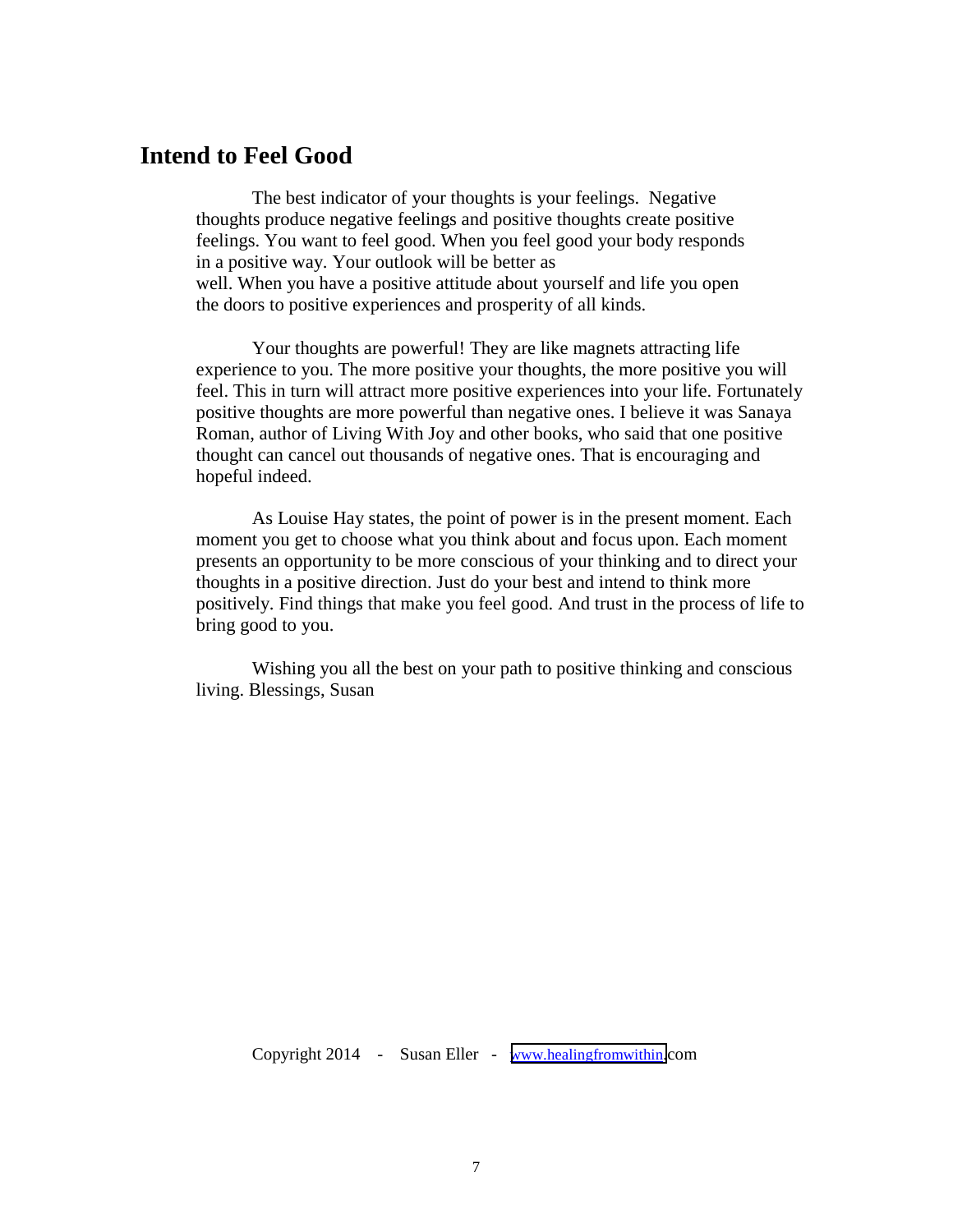# **About Susan**

Susan Eller, M.A., RMT is a spiritual counselor, empowerment coach and Reiki Master Teacher. Susan has an extensive background in the holistic/selfdevelopment field dating back to 1975. She holds a master's degree in Psychology with emphasis on holistic studies. Susan is dedicated to helping people especially women free themselves from limiting beliefs and patterns so that they can come into their authentic power and create happy, healthy, fulfilling and prosperous lives.

Susan loves sharing the wisdom and practical information she has gained throughout the years. She has gone through her own process of inner healing and personal transformation and is eager to assist others with their own journey. Please check out her website at **www.healingfromwithin.com**.

You might want to check out her blog as it includes helpful tools and tips to assist you on your path to inner healing and positive change. Her blog can be found at<http://www.healingfromwithin.com/blog/>

Susan also shares her knowledge and practical wisdom via articles and her newsletter**.** Her newsletter will keep you up to date with current offerings and self-help tools.

You can contact Susan at [susan@healingfromwithin.com](mailto:susan@healingfromwithin.com) - 520-615-0922

Please see the next page for recommended books, CD's and resources.